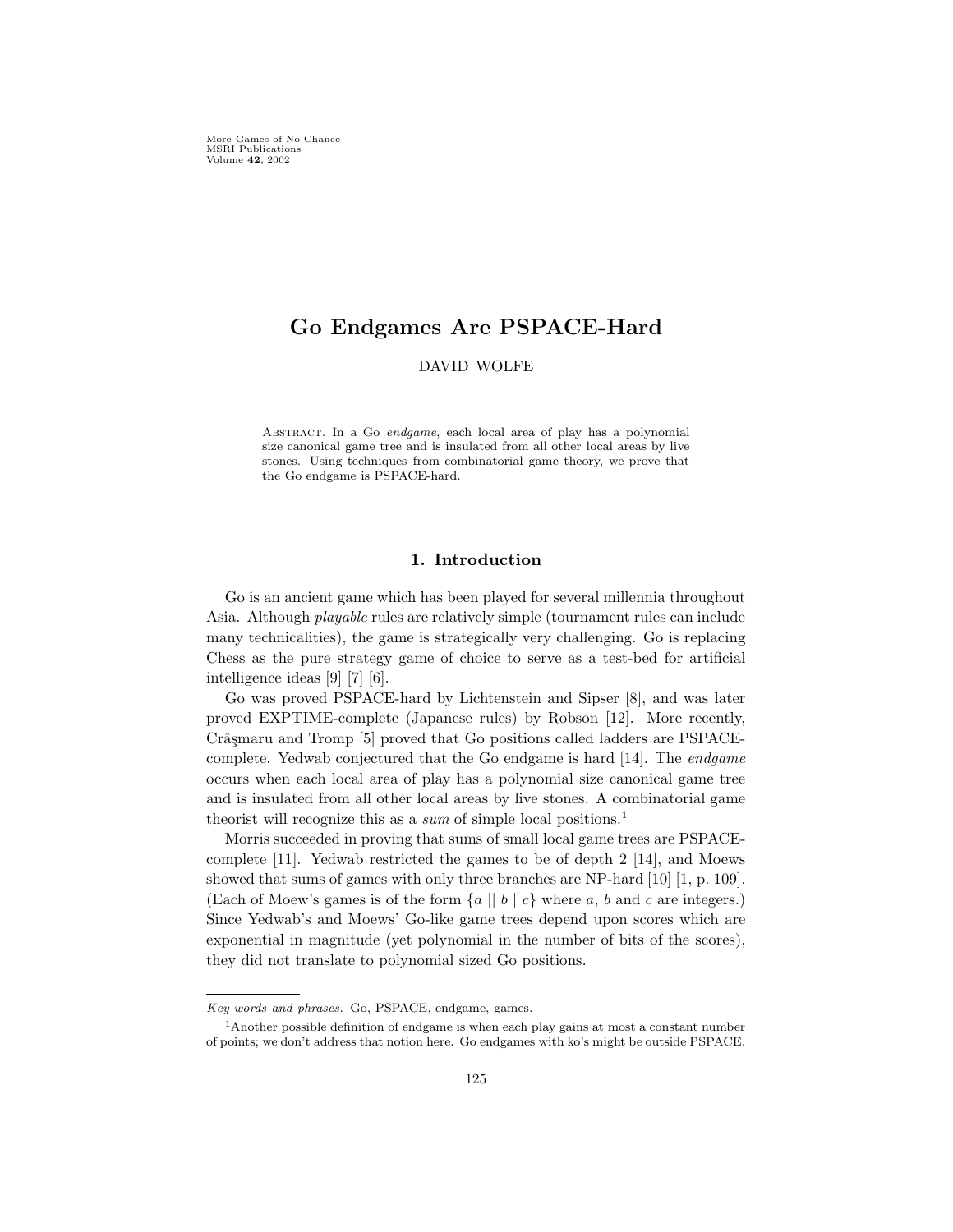#### 126 DAVID WOLFE

Berlekamp and Wolfe show how to analyze certain one-point Go endgames [1]. Some of these endgame positions have values which are linearly related to *dyadic* rationals of the form  $x = \frac{m}{2^n}$ . Since these endgame positions are polynomial in size in the number of *bits of* the numerator and denominator of  $x$ , their techniques can be combined with those of Yedwab and Moews to prove that the Go endgame is PSPACE-hard.

Robson observed that in Japanese rules (where repetitions of a recent position are forbidden), Go is easily seen to be in EXPTIME. However, he conjectures that according to Chinese rules (where any previous position is forbidden), Go is EXPSPACE-complete [13]. This paper fails to resolve his conjecture, but the techniques may be applicable.

# 2. Proof Sketch

We'll prove that the Go endgame is PSPACE-hard using a series of reductions, as suggested by Yedwab [14] shown in Figure 1.

# 3-QBF

⇓ Yedwab PARTITION GAME

⇓ Yedwab, Moews

### SWITCH PICK GAME

⇓

# FRACTIONAL SWITCH GAME

 $\downarrow$  (Yedwab, Moews)

# GAME SUM

### ⇓

#### GO ENDGAME

Figure 1. Proof outline. Yedwab and Moews reduced something like the SWITCH PICK GAME directly to GAME SUM. The FRACTIONAL SWITCH GAME is introduced here to to keep the GO ENDGAME polynomial in size.

This paper will introduce each of these problems and reductions in sequence.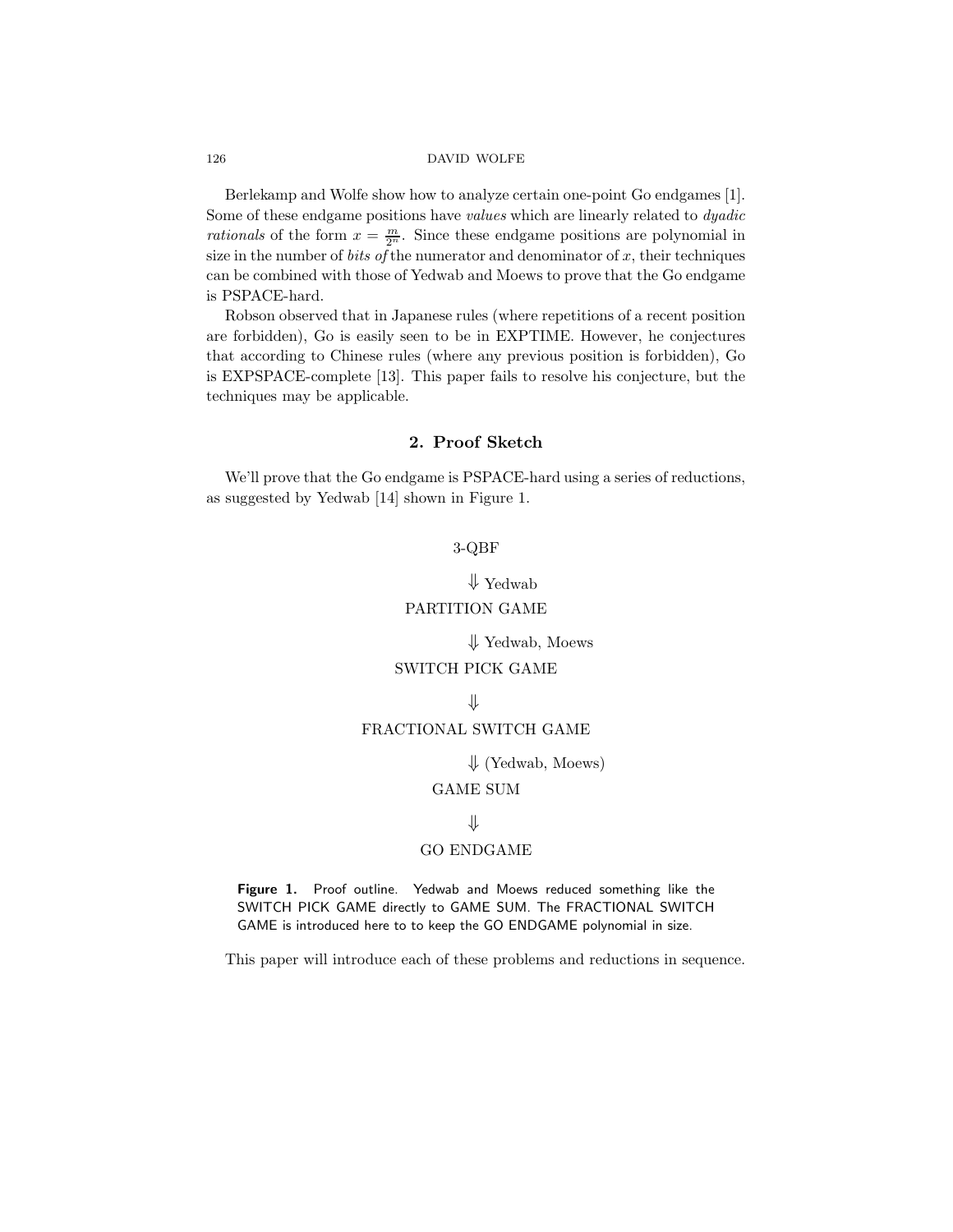### 3. The Artificial Games

We begin reducing from the canonical PSPACE-complete problem Quantified Boolean Formula (QBF) in conjunctive normal form with three literals per clause:

#### 3-QBF

Instance: A formula of the form

 $\exists x_1 \forall x_2 \exists x_3 \forall x_4 \ldots \exists x_n : C_1 \wedge C_2 \wedge C_3 \wedge \cdots \wedge C_m$ 

where each of the clauses  $C_i$  is a disjunct of three literals  $(l_{i1} \vee$  $l_{i2} \vee l_{i3}$ , and each literal is either some variable, say  $x_k$ , or its complement,  $\overline{x_k}$ , for  $1 \leq k \leq n$ . QUESTION: Is the formula true?

We reduce 3-QBF to the following partition game:

### PARTITION GAME

INSTANCE: A collection of 2N non-negative integers  $X_i$  and  $\overline{X_i}$ ,  $1 \leq$  $i \leq N$  and a target integer T.

QUESTION: Players Left  $(L)$  and Right  $(R)$  alternate selecting numbers for inclusion in the set S. Left chooses  $X_1$  or  $\overline{X_1}$ , Right chooses  $X_2$  or  $\overline{X_2}$  and so forth. At the end of the game, S will have  $N$  elements. Left wins if the elements sum to exactly  $T$ .

Lemma 0.1. The PARTITION GAME is PSPACE-complete.

Proof. An example of the reduction is shown in Figure 2.

From a 3-CNF formula, F, with n variables and m clauses, construct  $n+12m$ pairs of integers each with  $4m$  base b digits, where b is sufficiently large to prevent carries. (A choice of  $b = 2n + m + 1$  will work.) The 4m digits are allocated as follows: One for each  $l_{ij}$  and one for each  $C_i$ . Denote by  $D(C_i)$  (or  $D(l_{ij})$ ) the value of an integer with the digit position  $C_i$  (or  $l_{ij}$ ) set to 1, all other positions 0.  $D(C_i)$  will be a power of b.

As in the figure, the  $n + 12m$  pairs of integers are as follows:

(*n* variable pairs): One pair for each variable  $x_k$ :

$$
\sum_{x_k=l_{ij}} D(l_{ij}) \text{ and } \sum_{\overline{x_k}=l_{ij}} D(l_{ij}).
$$

(6m clause pairs): Two pairs for each literal  $l_{ij}$ : Left's pair is 0 and  $D(C_i)$  +  $D(l_{ij})$ . Right's pair is 0 and 0.

(6m garbage collection pairs): Two pairs for each literal  $l_{ij}$ : Left's pair is  $D(l_{ij})$  and 0. Right's pair is 0 and 0.

The sum T has a 1 in every digit position.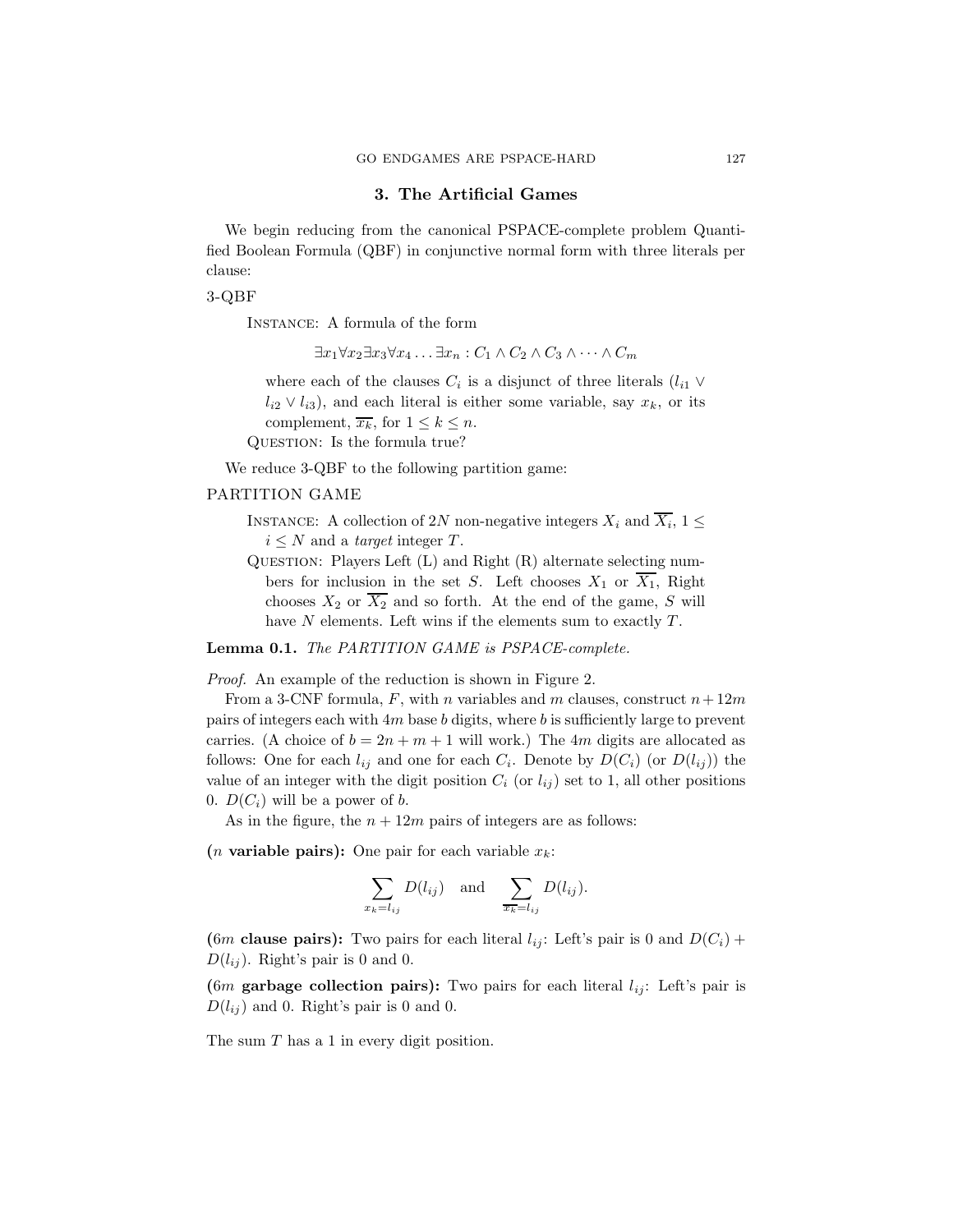|                         | $l_{11}$         | $l_{12}$         |                  | $l_{13}$ $l_{21}$ | $l_{22}$ $l_{23}$ |                  |                  |                  |                                                      |
|-------------------------|------------------|------------------|------------------|-------------------|-------------------|------------------|------------------|------------------|------------------------------------------------------|
|                         | $x_1$            | $x_2$            | $x_3$            | $\overline{x_1}$  | $x_2$             | $x_3$            | $C_1$ $C_2$      |                  |                                                      |
| $X_1 =$                 | $\mathbf{1}$     | $\boldsymbol{0}$ | $\overline{0}$   | $\theta$          | $\boldsymbol{0}$  | $\overline{0}$   | 0                | 0                |                                                      |
| $\overline{X}_1$<br>$=$ | $\theta$         | $\theta$         | $\theta$         | 1                 | $\theta$          | $\theta$         | $\theta$         | $\theta$         |                                                      |
| $X_2$<br>$=$            | $\theta$         | 1                | $\theta$         | $\theta$          | $\overline{0}$    | 0                | 0                | $\theta$         |                                                      |
| $\overline{X_2}$ =      | $\theta$         | $\theta$         | $\boldsymbol{0}$ | $\theta$          | 1                 | $\boldsymbol{0}$ | 0                | $\theta$         |                                                      |
| $X_3 =$                 | $\theta$         | $\theta$         | 1                | $\theta$          | $\theta$          | 1                | $\theta$         | $\theta$         |                                                      |
| $\overline{X_3}$ =      | $\boldsymbol{0}$ | $\boldsymbol{0}$ | $\boldsymbol{0}$ | 0                 | $\boldsymbol{0}$  | $\boldsymbol{0}$ | $\boldsymbol{0}$ | $\boldsymbol{0}$ |                                                      |
| $X_5 =$                 | $\mathbf{1}$     | $\overline{0}$   | $\theta$         | $\theta$          | $\theta$          | $\overline{0}$   | $\mathbf 1$      | $\theta$         | $X_4 = \overline{X_4} = \overline{X_5} = 0$          |
| $X_7 =$                 | $\boldsymbol{0}$ | 1                | $\boldsymbol{0}$ | 0                 | 0                 | $\boldsymbol{0}$ | 1                | $\theta$         | $X_6 = \overline{X_6} = \overline{X_7} = 0$          |
| $X_9 =$                 | $\theta$         | $\theta$         | 1                | $\boldsymbol{0}$  | $\theta$          | $\boldsymbol{0}$ | 1                | $\theta$         | $X_8 = \overline{X_8} = \overline{X_9} = 0$          |
| $X_{11} =$              | $\Omega$         | $\boldsymbol{0}$ | $\boldsymbol{0}$ | 1                 | $\theta$          | $\boldsymbol{0}$ | 0                | 1                | $X_{10} = \overline{X_{10}} = \overline{X_{11}} = 0$ |
| $X_{13}$<br>$\equiv$    | $\theta$         | $\theta$         | $\theta$         | $\theta$          | 1                 | $\boldsymbol{0}$ | $\overline{0}$   | 1                | $X_{12} = \overline{X_{12}} = \overline{X_{13}} = 0$ |
| $X_{15} =$              | $\theta$         | 0                | $\theta$         | $\theta$          | $\theta$          | 1                | 0                | 1                | $X_{14} = \overline{X_{14}} = \overline{X_{15}} = 0$ |
| $X_{17} =$              | $\mathbf{1}$     | $\boldsymbol{0}$ | $\boldsymbol{0}$ | $\boldsymbol{0}$  | $\boldsymbol{0}$  | $\boldsymbol{0}$ | 0                | $\overline{0}$   | $X_{16} = \overline{X_{16}} = \overline{X_{17}} = 0$ |
| $X_{19} =$              | $\theta$         | 1                | $\boldsymbol{0}$ | $\boldsymbol{0}$  | 0                 | $\boldsymbol{0}$ | $\overline{0}$   | $\theta$         | $X_{18} = \overline{X_{18}} = \overline{X_{19}} = 0$ |
| $X_{21} =$              | $\theta$         | $\theta$         | 1                | 0                 | $\theta$          | $\theta$         | $\theta$         | $\theta$         | $X_{20} = \overline{X_{20}} = \overline{X_{21}} = 0$ |
| $X_{23}$<br>$\equiv$    | $\theta$         | $\theta$         | $\theta$         | 1                 | $\theta$          | 0                | $\overline{0}$   | 0                | $X_{22} = \overline{X_{22}} = \overline{X_{23}} = 0$ |
| $X_{25} =$              | $\theta$         | $\theta$         | $\theta$         | 0                 | 1                 | $\theta$         | 0                | $\theta$         | $X_{24} = \overline{X_{24}} = \overline{X_{25}} = 0$ |
| $X_{27} = 0$            |                  | $\overline{0}$   | $\boldsymbol{0}$ | $\boldsymbol{0}$  | $\boldsymbol{0}$  | 1                | 0                | $\boldsymbol{0}$ | $X_{26} = \overline{X_{26}} = \overline{X_{27}} = 0$ |
| $T =$                   | 1                | $\mathbf{1}$     | $\mathbf{1}$     | 1                 | $\mathbf{1}$      | $\mathbf{1}$     | $\mathbf 1$      | $\mathbf{1}$     |                                                      |

 $(3\text{-}QBF)$   $F = \exists x_1 \forall x_2 \exists x_3 : (x_1 \lor x_2 \lor x_3) \land (\overline{x_1} \lor \overline{x_2} \lor x_3)$ 

Figure 2. A sample reduction of 3-QBF to PARTITION GAME. All integers are in base 9. All omitted  $X_i$  and  $\overline{X_i}$  are chosen to be 0.

If  $F$  is satisfiable, Left should be able to win a "formula game" against Right in which Left and Right alternate selecting truth values for the variables, and Left wins if the formula evaluates to True.

This yields a strategy for Left to win the PARTITION GAME as follows. Left's challenge is to assure that exactly one "1" digit has been selected for each column  $C_i$ . First, for each variable  $x_k$  which Left selects TRUE Left chooses the integer  $\overline{X_k}$ . For each variable  $x_k$  which Left selects FALSE, Left chooses the integer  $X_k$ . Left interprets Right's choices of variable pairs similarly. Left then has full control over the remaining clause pairs and garbage collection pairs.

Now, since F is true, each clause has some true literal  $l_{ij}$ . Left selects the integer with the two digits, one digit corresponding to the true variable, and one digit corresponding to  $C_i$ . Left uses the garbage collection pairs to include any remaining literal columns.

The converse, that a winning strategy for the PARTITION GAME yields a winning strategy for the 3-QBF *formula game*, is similar.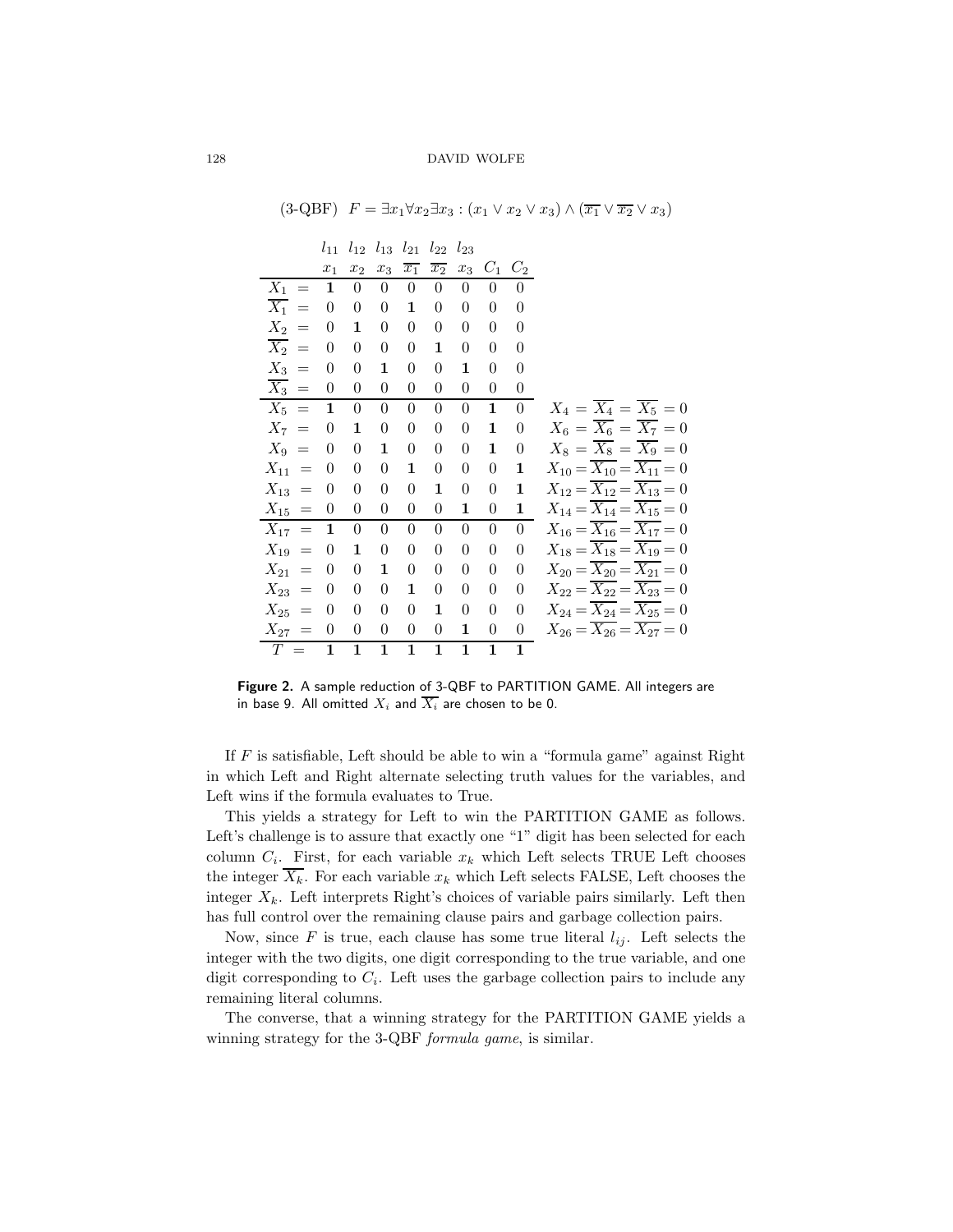# 4. Games and Game Sums

For a more complete introduction to combinatorial game theory, refer to [3], [4] or [1, Ch. 3]. This section briefly reviews the definitions and key results needed to get through the PSPACE-hardness reduction.

A game  $G = \{ \mathsf{G}_L \mid \mathsf{G}_R \}$  is defined recursively as a pair of sets of games  $\mathsf{G}_L$  and  $G_R$ . The two players, named Left and Right, or Black and White (respectively), play alternately. If it is Left's move, she selects an element from  $G_L$  which then becomes the current position. Right, if it is his move, would move to one of  $G_R$ . If a player cannot move (because  $G_L$  or  $G_R$  is empty), that player loses.

In a sum of games  $G + H$ , a player can move on either G or H, leaving the other unchanged. Formally,

$$
G + H = \{ (G_L + H) \cup (G + H_L) \mid (G_R + H) \cup (G + H_R) \}
$$

Here, a game added to a set adds the game to each element of the set. I.e.,

$$
\mathsf{G}_L + H = \{ G_L + H : G_L \in \mathsf{G}_L \}
$$

In order to reduce the number of braces, we often omit them, depending on the | to separate the Left and Right options. Also, we write || as a lower precedence | . So,  $A \parallel B \parallel C$  means  $\{\{A\} \mid \{\{B\} \mid \{C\}\}\}\$ 

The negative of the game  $G, -G = \{-\mathsf{G}_R \mid -\mathsf{G}_L\}$ , reverses the roles of the players.

A game  $G = 0$  if the player to move (whether Left or Right) is doomed to lose (under perfect play).  $G > 0$  if Left wins whether she moves first or second.  $G < 0$  if Right always wins. If the first player to move can force a win, we say that G is incomparable with 0 and write  $G \ll 0$ . Observe that these are the only four possibilities.

To compare two games,  $G \geq H$  if and only if  $G-H \geq 0$ . Under this definition, games form a group with a partial order, where the zero of the group consists of all games  $G = 0$ .

Certain elements of the group, defined below, are numbers which (in finite games) are always dyadic rational integers. Here,  $n$ ,  $a$ , and  $b$  are integers.

$$
0 = \{ | \}
$$
  
\n
$$
n = \{ n-1 | \} \qquad n > 0
$$
  
\n
$$
n = \{ | n+1 \} \qquad n < 0
$$
  
\n
$$
\frac{a}{2^{b}} = \{ \frac{a-1}{2^{b}} | \frac{a+1}{2^{b}} \} \qquad a \text{ odd}, \, b > 0
$$

These games add as expected, so for instance  $\frac{1}{2} + \frac{1}{4} = \frac{3}{4}$ . The number avoidance theorem states that when playing a sum of games  $G+x$  where x is a number and  $G$  is not, it is best to move on the summand  $G$ . I.e., if there exists a winning move from  $G + x$ , then there exists a winning move to some  $G^L + x$ ,  $G^L \in \mathsf{G}_L$ .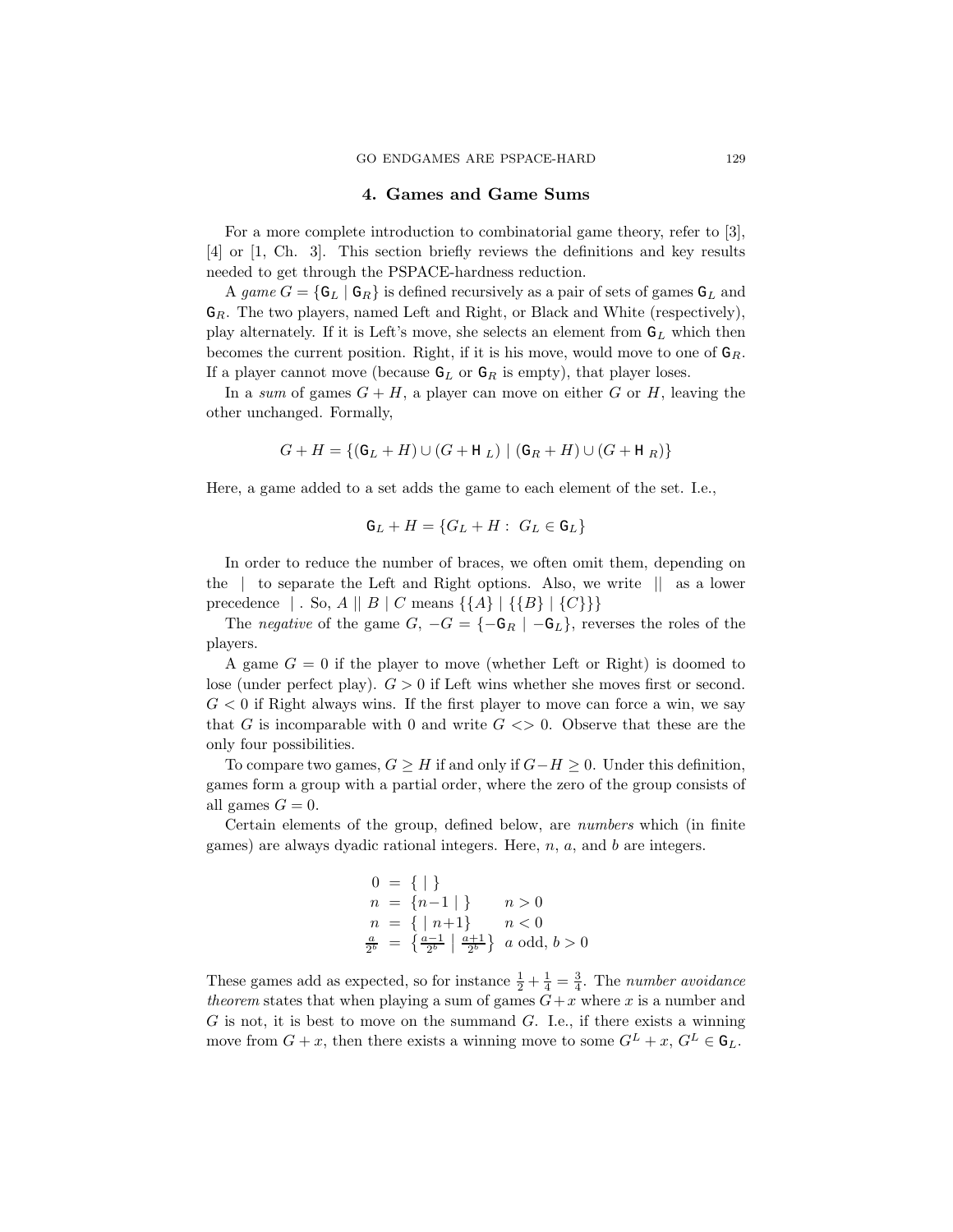Three more game values are relevant in this paper:

$$
\ast = \{0 \mid 0\}
$$

$$
\uparrow = \{0 \mid \ast\}
$$

$$
\uparrow = \uparrow + \uparrow
$$

All three are *infinitesimal*, smaller than all positive numbers and larger than all negative numbers. The game ∗ is its own negative and is incomparable with 0. The game  $\uparrow$  exceeds 0 but is incomparable with  $*$ . Lastly,  $\uparrow$  >  $*$ .

# 5. Switch Games

A switch  $\pm x$  is the game  $\{x \mid -x\}$ . Our games will typically involve a finale consisting of a collection of switches  $\{\pm x_1, \pm x_2, \ldots, \pm x_n\}$ , where  $x_1 \geq x_2 \geq$  $\cdots \geq x_n \geq 0$ . Players alternately choose the largest available switch  $\pm x_i$ , so that after play the final score will be  $x_1 - x_2 + x_3 - x_4 \cdots \pm x_n$ . This final score is the outcome of the switch game.

Fact 1. A player can successfully choose a switch which is not the largest (and still achieve the outcome) only if the highest occurs with even multiplicity. Similarly, if the switch values are each a multiple of  $\varepsilon$ , then each time a player bypasses a large switch of odd multiplicity in lieu of a smaller switch, the player will lose at least  $\varepsilon$  but at most  $x_1$  relative to the outcome.

### SWITCH PICK GAME

INSTANCE: A target  $T$  and a set  $X$  of  $n$  pairs of switches,

$$
X = \{ (\pm X_1, \pm \overline{X_1}), (\pm X_2, \pm \overline{X_2}), \dots, (\pm X_n, \pm \overline{X_n}) \}.
$$

All values are integers.

QUESTION: Can Left guarantee a win the following game? Left begins by selecting either  $\pm X_1$  or  $\pm \overline{X_1}$ . Right then selects  $\pm X_2$ or  $\pm \overline{X_2}$ . Players alternate until one from each of the *n* pairs of switches has been selected. Let  $Z$  be this set of  $n$  selected switches. Left wins if the switch game Z has outcome T.

#### Lemma 0.2. SWITCH PICK GAME is PSPACE-complete.

Sketch of proof (by example). An example of the reduction is shown in Figure 3. The reader can verify that plays on one game correspond exactly to plays on the other.

We can normalize all switches by dividing by the smallest power of 2 which exceeds all  $X_i$ ,  $\overline{X_i}$  and T. Letting this power be  $2^{\beta}$  we arrive at the following PSPACE-complete variant: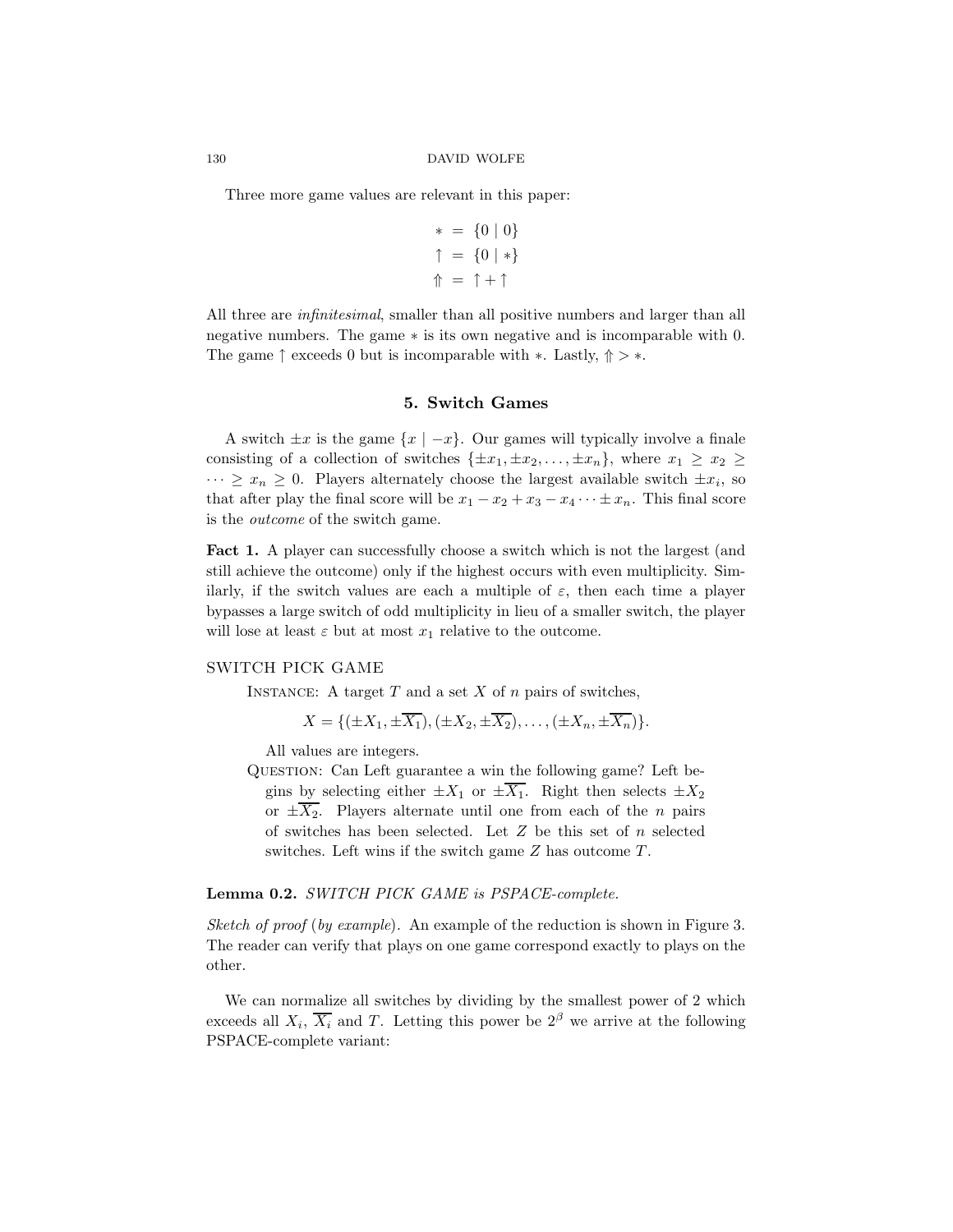### PARTITION GAME

#### SWITCH PICK GAME

| $X_1=3$   | $X_1 = 4$ | $X_1 = \pm (2^{t+5} + 3)$ | $X_1 = \pm (2^{t+5} + 4)$                                  |
|-----------|-----------|---------------------------|------------------------------------------------------------|
| $X_2=2$   | $X_2=7$   | $X_2 = \pm (2^{t+4} - 2)$ | $\overline{X_2} = \pm (2^{t+4} - 7)$                       |
| $X_3 = 1$ | $X_3 = 4$ | $X_3 = \pm (2^{t+3} + 1)$ | $\overline{X_3} = \pm (2^{t+3} + 4)$                       |
| $X_4 = 0$ | $X_4=0$   | $X_4 = \pm (2^{t+2} - 0)$ | $X_4 = \pm (2^{t+2} - 0)$                                  |
| $X_5=1$   | $X_5=5$   | $X_5 = \pm (2^{t+1} + 1)$ | $\overline{X_5} = \pm (2^{t+1} + 5)$                       |
| $T=14$    |           |                           | $T = 14 + 2^{t+5} - 2^{t+4} + 2^{t+3} - 2^{t+2} + 2^{t+1}$ |

Figure 3. Reducing PARTITION to SWITCH PICK GAME. The quantity  $t$  is chosen to be large enough to dictate the order of play in the selected switch game, e.g., so  $2^t$  exceeds all the PARTITION GAME's  $X_i$  and  $\overline{X_i}.$  Here,  $t=3$ suffices.

# FRACTIONAL SWITCH GAME

- Instance: The same input as SWITCH PICK GAME, but all values  $X_i$ ,  $\overline{X_i}$ ,  $T$  are dyadic rationals less than 1 and all are an even multiple of  $2^{-\beta}$ .
- Question: Can Left win this game as in the SWITCH PICK GAME?

We will now show that the following problem, GAME-SUM, is PSPACE-hard by reduction from FRACTIONAL SWITCH GAME. The quantity  $k = 6\beta + 2$ is chosen to be sufficiently large to admit construction of the game sum on a Go board.

#### GAME-SUM

INSTANCE: A sum of games S each of the form  $a \parallel b \parallel c$  or  $a \parallel b \parallel c$  for dyadic rationals  $a \ge b \ge c$ . Each of these numbers has a polynomial number of bits, and has an integer part which is polynomial in magnitude. Furthermore  $a - b > k$  and  $b - c > k$ .

QUESTION: Can Left force a win moving first on  $S$ ?

The constraints on a, b and c will make translation to a Go board possible.

For a given instance of FRACTIONAL SWITCH GAME  $(n, X \text{ and } T)$ , we will construct a game sum with several components:

$$
S = \sum G_i + \sum \overline{G_i} + \sum H_i + I + \overline{I} + \Uparrow
$$

The  $temperatures^2$  of all components will be sufficiently far apart to almost assure that players must play on the hottest available summand to have a hope of winning. We'd like to force the order of play to be:

 ${}^{2}$ The terms "temperature" and "hot" are technical concepts of combinatorial game theory. Their inclusion in this paper will aid the intuition of the combinatorial game theorist. Other readers can safely ignore the terms.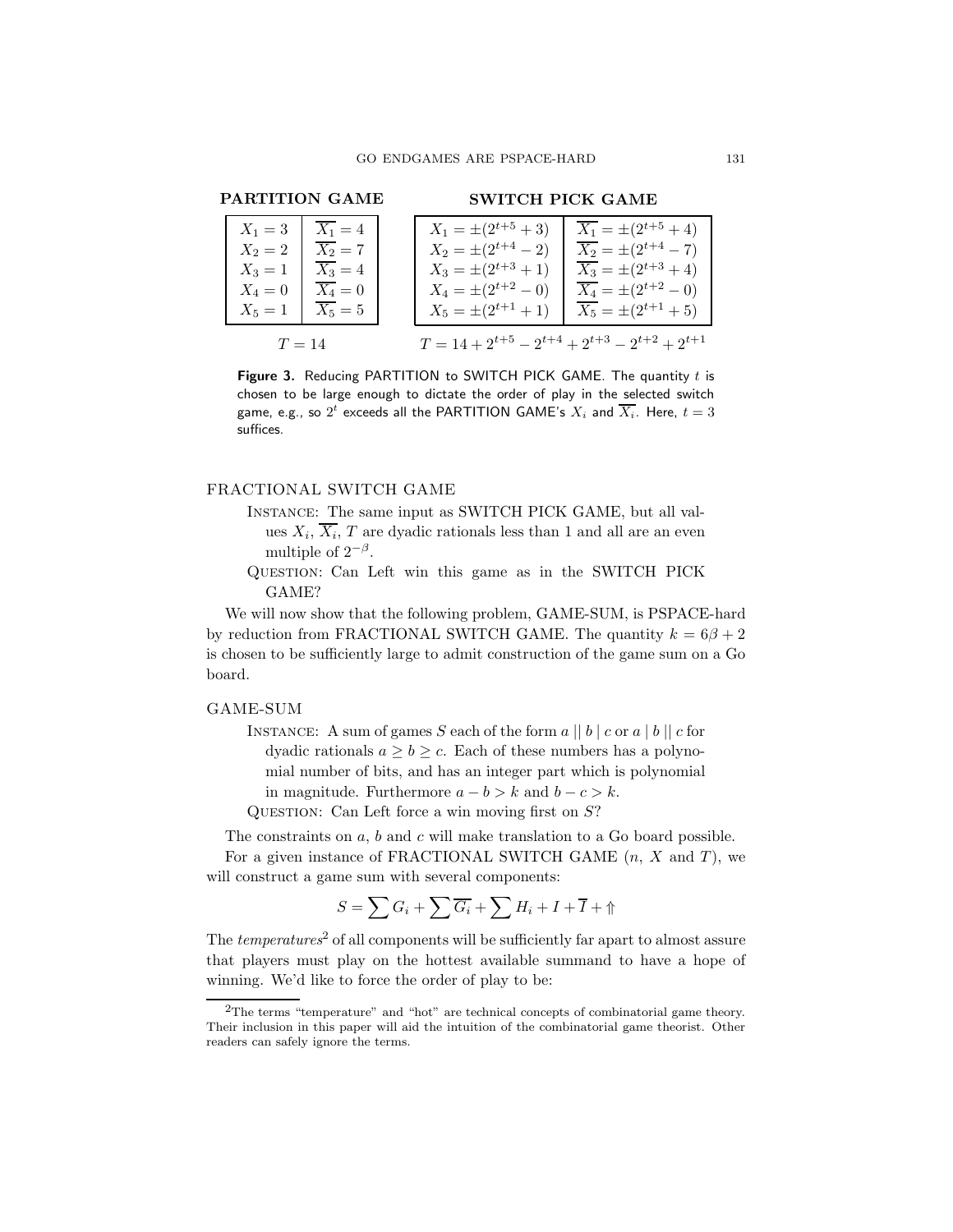132 DAVID WOLFE

$$
G_1 \text{ and } \overline{G_1} \text{ (in either order)}
$$
\n
$$
H_1
$$
\n
$$
G_2 \text{ and } \overline{G_2}
$$
\n
$$
H_2
$$
\n
$$
\vdots
$$
\n
$$
G_{n-1} \text{ and } \overline{G_{n-1}}
$$
\n
$$
H_{n-1}
$$
\n
$$
H_{n-1}
$$
\n
$$
G_n \text{ and } \overline{G_n}
$$
\n
$$
\frac{I}{I}
$$

To achieve this,  $G_i$  and  $\overline{G_i}$  will have equal temperatures  $t_i = (2n - 2i + 4)k$ which decrease with increasing *i*.  $H_i$  will have temperature  $t_i^- = t_i - k$ . In truth, the first player will be able to play  $H_1$  before  $G_1$  or  $\overline{G_1}$ , but we'll see that this will be no better than playing according to the agenda.

If  $i$  is odd,

$$
G_i = t_i || -t_i + X_i + k | -t_i - X_i - k
$$
  
\n
$$
\overline{G_i} = t_i || -t_i + \overline{X_i} + k | -t_i - \overline{X_i} - k
$$
  
\n
$$
H_i = 0 || -2t_i^- | -2t_i^-
$$
  
\n
$$
= 0 || -2t_i^- *
$$

If  $i$  is even,

$$
G_i = t_i + X_i + k \mid t_i - X_i - k \mid -t_i
$$
  
\n
$$
\overline{G_i} = t_i + \overline{X_i} + k \mid t_i - \overline{X_i} - k \mid -t_i
$$
  
\n
$$
H_i = 2t_i^{-*} \mid 0 \quad \text{(except omit } H_n)
$$

Left chooses to play on either  $G_1$  or  $\overline{G_1}$  and Right is compelled to play on the other. Thus, Left decides whether  $\pm X_1$  or  $\pm \overline{X_1}$  is included in the switch game Z. Left is then compelled to play  $H_1$  to 0. If Left were to play on  $H_1$  before  $G_1$  or  $\overline{G_1}$ , this is tantamount to giving Right the option as to whether  $\pm X_1$  or  $\pm X_1$  is included in Z. Play on a later game such as  $G_2$  or one of the  $\pm X_i$  is too costly as a consequence of Fact 1. The amount gained by such a maneuver is at most the largest  $X_1$ , and this is less than the amount lost which is at least k.

Next, Right selects whether  $\pm X_2$  or  $\pm \overline{X_2}$  is included and Left and Right continue alternating until the last two plays of this phase on  $G_n$  and  $\overline{G_n}$  (since we omitted  $H_n$ ). It is now Right's turn, who is free to choose between the games:

$$
I = k \mid -T \mid -2k
$$

$$
\overline{I} = T + 2k \mid \mid *
$$

and Left will reply on the other. If the switch game Z is lost by Left because the alternating sum is less than T, Right will choose to play  $\overline{I}$ , Left will reply on I, and Right will move I to  $-T$ , which is sufficient to win out over the alternating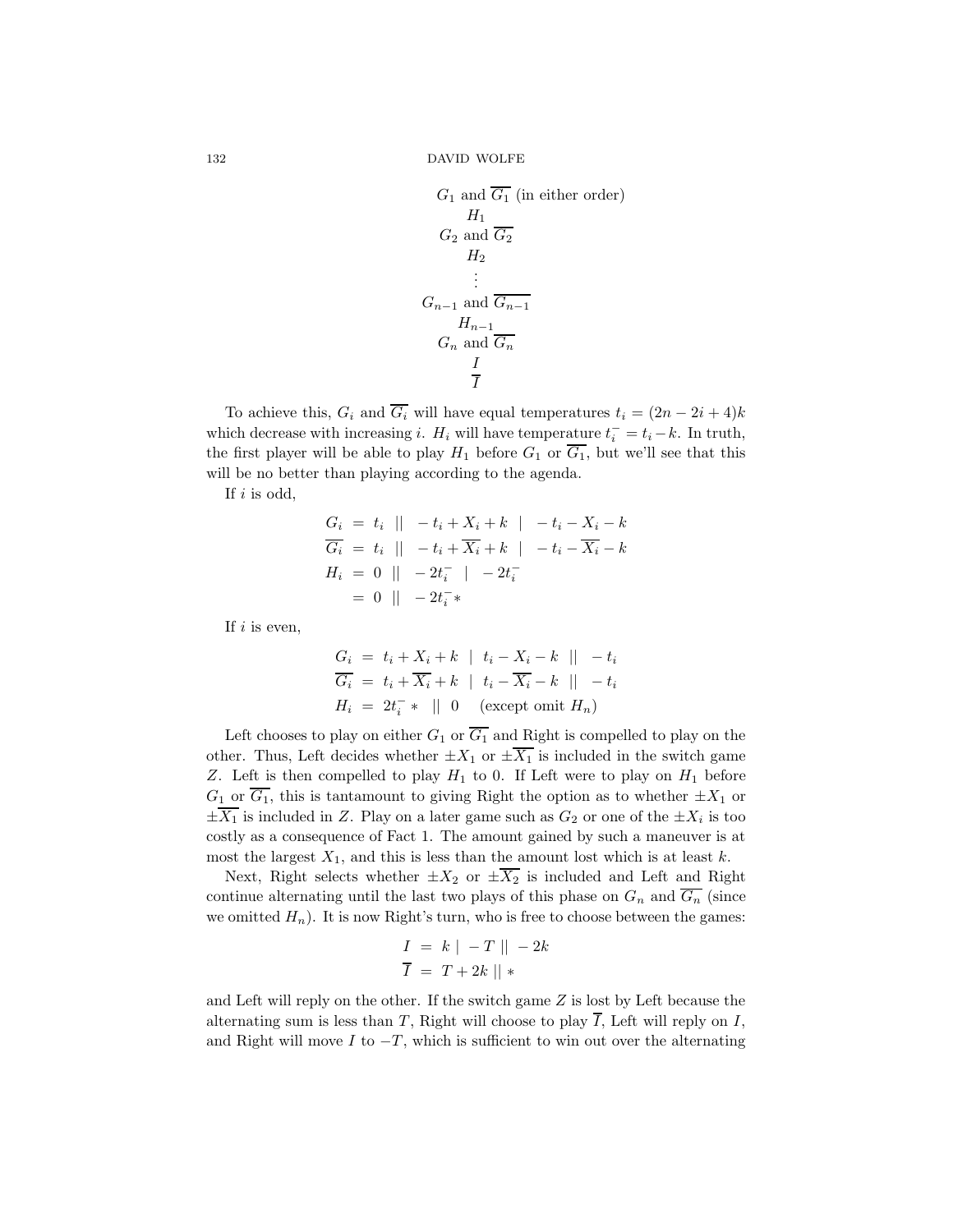sum. If, however,  $Z$  is lost by Left because the alternating sum exceeds  $T$ , Right will choose to play I to  $-2k$ , Left will move  $\overline{I}$  to  $T + 2k$ , and Right will be the first to play on the alternating sum.

At this point, the players will play the switch game  $\{(\pm (k + X_i), \pm (k + \overline{X_i}))\}.$ Since there are an even number of terms, the alternating sum will have the same outcome as  $\{(\pm X_i, \pm \overline{X_i})\}$ ; the k's will cancel. If this outcome is exactly T, then however Right played I and  $\overline{I}$ , Left can play the switches until the whole total is 0 or  $\ast$ . The infinitesimal  $\Uparrow$  included in S is then sufficiently large to assure Left's win. Thus, Left can win if and only if she can arrange that the alternating sum adds to exactly the number T.

### 6. Switch games in Go

The following warming operator is a special case of the Norton product of two games "g.h" [3, p. 246], or of the overheating operator defined in [2], " $\int_s^t g$ ". If  $g = \{g^L \mid g^R\},\$ define

$$
\int g \stackrel{\text{def}}{=} \int_{1*}^{1} g = g.1* = \begin{cases} g & \text{if } G \text{ is an even integer,} \\ g + * & \text{if } G \text{ is an odd integer,} \\ \{1 + \int g^L | -1 + \int g^R \} & \text{otherwise.} \end{cases}
$$

As a consequence of being a Norton multiple, the warming operator has the following properties [3, p. 246]:

- 1. linearity:  $\int g + \int h = \int (g + h),$
- 2. order preserving: If  $g \geq h$  then  $\int g \geq \int h$ .

The following *blocked corridor* in Go has value  $n-2+\int 2^{1-n}$ , where *n* is the number of empty nodes in the corridor [1]. (In this example,  $n = 5$ .)

$$
\begin{array}{c}\n\bullet \bullet \bullet \bullet \bullet \bullet \\
\hline\n\bullet \bullet \bullet \bullet \bullet\n\end{array}
$$
\n
$$
= 3 + \int \frac{1}{16} = \{4 \mid ||| \quad 3 \mid || \quad 2 \mid || \quad 1 \mid * \}
$$

Since the warming operator is linear and order preserving, it suffices to convert the sum of abstract games to Go positions of value  $\int \{a | |b| | c\}$ , where  $b-a \geq k$ ,  $c - b > k$  and a, b and c are multiples of  $\frac{1}{2^{3}}$ . I'll describe the conversion by example. We'll first analyze the following specific position, and then argue that the position can be augmented to achieve any  $\int \{a \mid b \mid c\}.$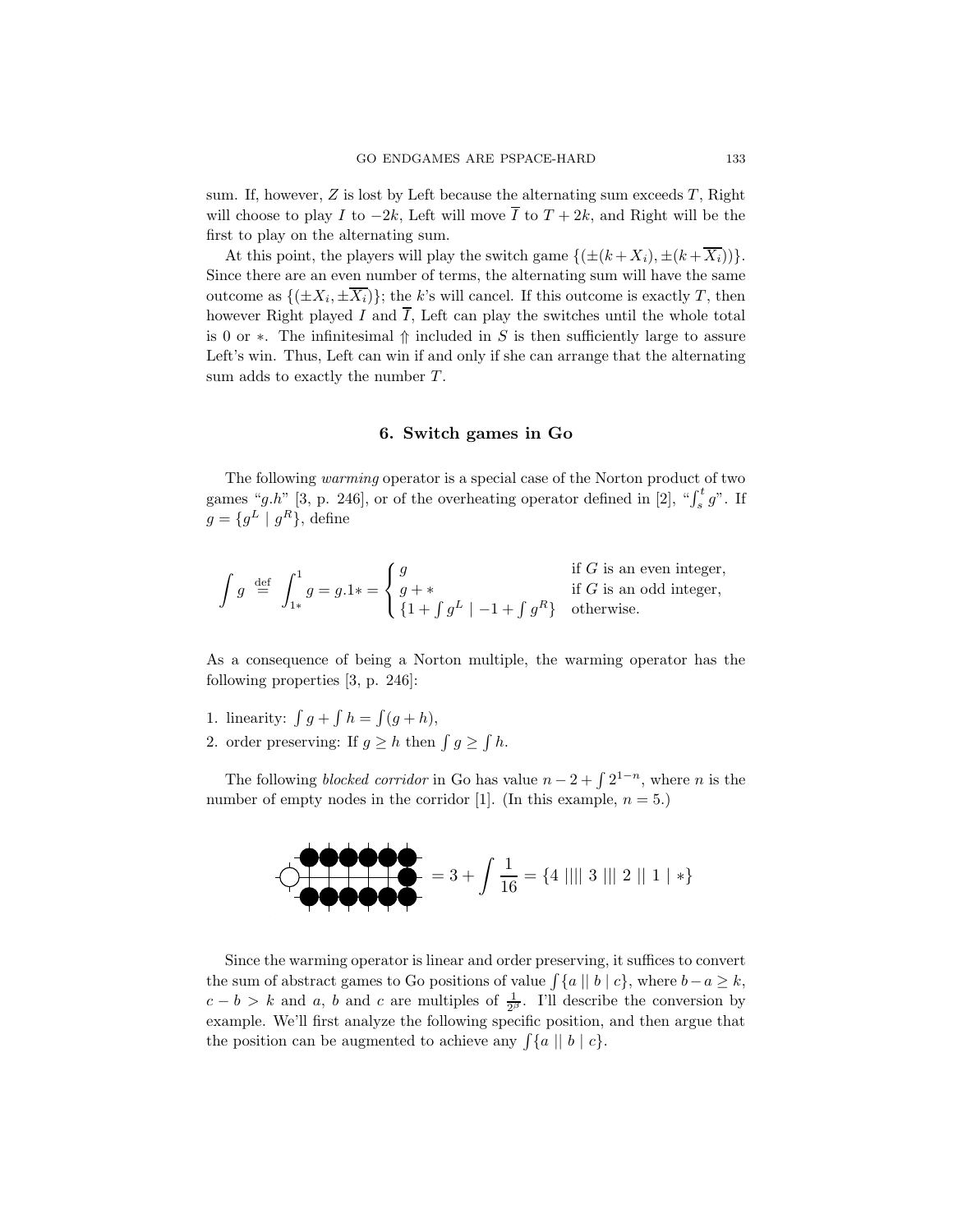

The white group including stone  $A$  is assumed to be alive, and all black stones are alive. Black has  $2$  sure points in region  $P$ , and there is one zero point play (or dame, "dah-meh") above A. Together these are worth 2∗. In addition, if Black plays at E, Black captures 56 points to the right of E. The blocked corridor at B is worth  $\int \frac{1}{2}$ , C is worth  $1 \int \frac{1}{4}$  (i.e.,  $1 + \int \frac{1}{4}$ ) and area D is 3 points of territory. These total to 60  $\int \frac{3}{4}$ . If White plays at E and Black replies at J, Black nets  $34 * \int \frac{11}{8}$ . The \* represents the zero point play (or *dame*) at *I*. Lastly, if White plays at E and J, the resulting position is worth  $12 * \int \frac{17}{8}$ . Thus the original position is worth

$$
2* + \left\{60\int\frac{3}{4} \mid \mid 35*\int\frac{11}{8} \mid 12*\int\frac{17}{8}\right\}
$$

which, by applying the definition of  $\int$  is

$$
= 2*+* + \int \left\{59\frac{3}{4} \mid \mid 35\frac{3}{8} \mid 16\frac{1}{8} \right\} = \int \left\{61\frac{3}{4} \mid \mid 37\frac{3}{8} \mid 18\frac{1}{8} \right\}
$$

An informal recipe should convince the reader that there are enough degrees of freedom to generate any Go position  $\int \{a \mid b \mid c\}$  (where a, b and c are constrained as above):

- 1. A group (A) invading  $\beta$  corridors of increasing length. (In the example,  $\beta = 3$  and the corridors are marked B, C and D.) The binary expansion of the fractional part  $a - |a|$  dictates which of these  $\beta$  corridors are blocked. (Here,  $a - |a| = .110$ , so only the third corridor is blocked.)
- 2. A second group invading  $\beta$  corridors which threatens to connect to A. These corridors are blocked according to the quantity  $b - a - |b - a|$ . The third group's corridors should account for  $c - b - a - |c - b - a|$ .)
- 3. Adjustments to the integer differences  $|b-a|$  and  $|c-b|$  are made by extending the White stones marked  $\Delta$ . Each additional stone adds two points; an empty node at, say,  $I$ , adds one.
- 4. Lastly, shift the value of the Go position by any integer by adding territory to Black or White (area  $P$ ). Include a dame (say, at the point above  $A$ ) as needed to adjust by ∗.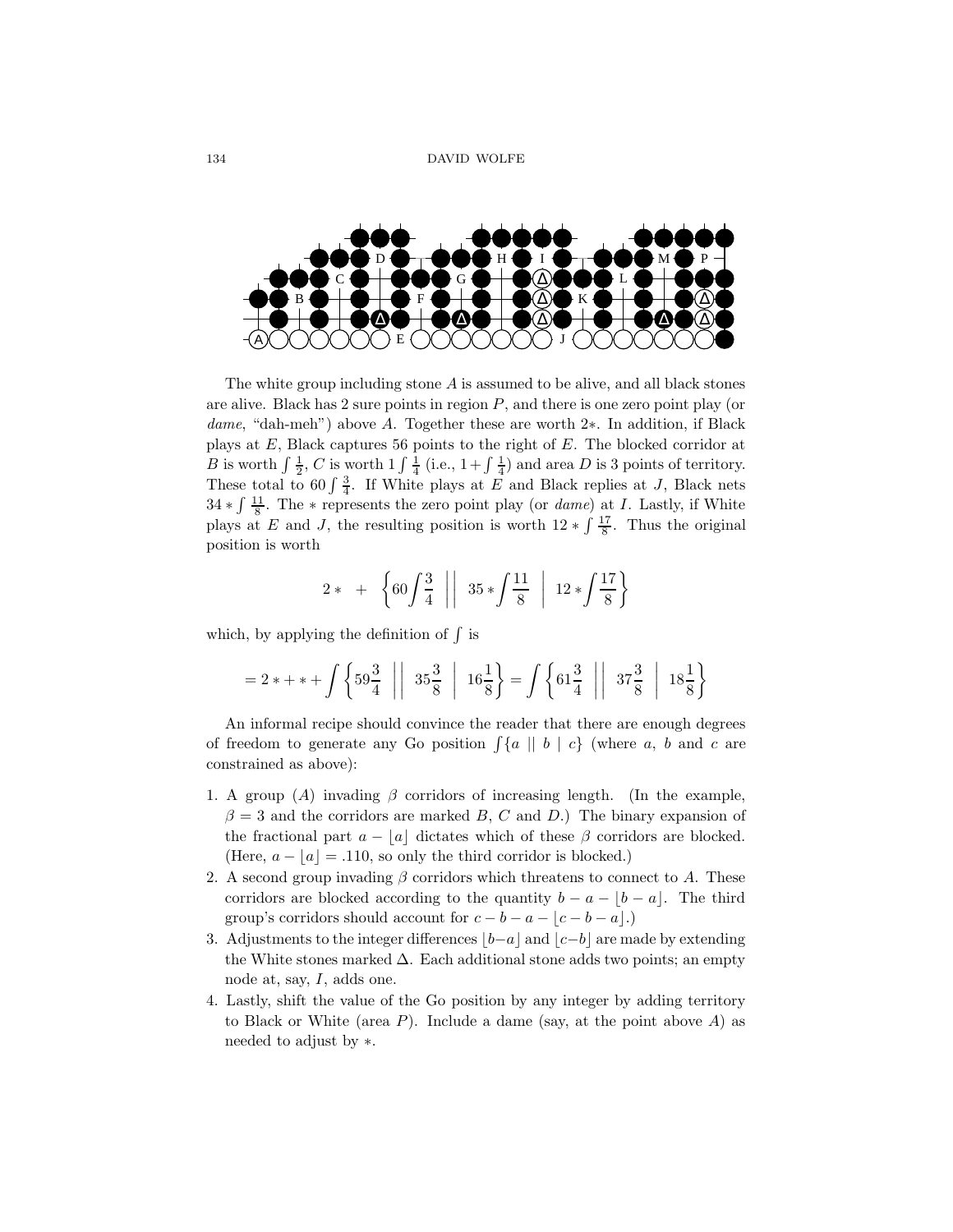The construction of one switch  $\int \{a \mid b \mid c\}$  requires a number of White stones which is linear in  $\beta$ . The choice of  $k = 6\beta + 2$  suffices. Using the fact that



the last games  $\int \overline{I} = \int \{T + 2k \mid \mid * \}$  and  $\int \Uparrow$  are also constructible on a Go board.

#### References

- [1] Elwyn Berlekamp and David Wolfe. Mathematical Go: Chilling Gets the Last Point. A K Peters, Ltd., Wellesley, Massachusetts, 1994.
- [2] Elwyn R. Berlekamp. Blockbusting and domineering. Journal of Combinatorial Theory, 49(1):67–116, September 1988.
- [3] Elwyn R. Berlekamp, John H. Conway, and Richard K. Guy. Winning Ways. Academic Press, New York, 1982.
- [4] John H. Conway. On Numbers and Games. Academic Press, London/New York, 1976.
- [5] Marcel Crâșmaru and John Tromp. Ladders are pspace-complete. In T. A. Marsland and I. Frank, editors, Computers and Games: Second International Conference, CG 2000, Hamamatsu, Japan, October 2000, pages 241–249. Springer, 2001.
- [6] George Johnson. To test a powerful computer, play an ancient game. New York Times, July 29, 1997.
- [7] Anders Kierulf. Smart Game Board: a Workbench for Game-Playing Programs, with Go and Othello as Case Studies. PhD thesis, Swiss Federal Institute of Technology (ETH) Zürich, 1990. Nr. 9135.
- [8] David Lichtenstein and Michael Sipser. Go is polynomial-space hard. Journal of the Association for Computing Machinery, 27(2):393–401, April 1980.
- [9] J. McCarthy. Chess as the drosophila of AI. In T. A. Marsland and J. Schaeffer, editors, Computers, Chess, and Cognition, pages 227–237. Springer Verlag, New York, 1990. Other games replacing chess in AI.
- [10] David Moews. On Some Combinatorial Games Related to Go. PhD thesis, University of California, Berkeley, 1993.
- [11] F. L. Morris. Playing disjunctive sums is polynomial space complete. International Journal of Game Theory, 10:195–205, 1981.
- [12] J. M. Robson. The complexity of Go. In Information Processing; proceedings of IFIP Congress, pages 413–417, 1983.
- [13] J. M. Robson. Combinatorial games with exponential space complete decision problems. In Lecture Notes in Computer Science. Mathematical Foundations of Computer Science 1984, pages 498–506. Springer-Verlag, 1984.
- [14] Laura Yedwab. On playing well in a sum of games. Master's thesis, M.I.T., August 1985. MIT/LCS/TR-348.